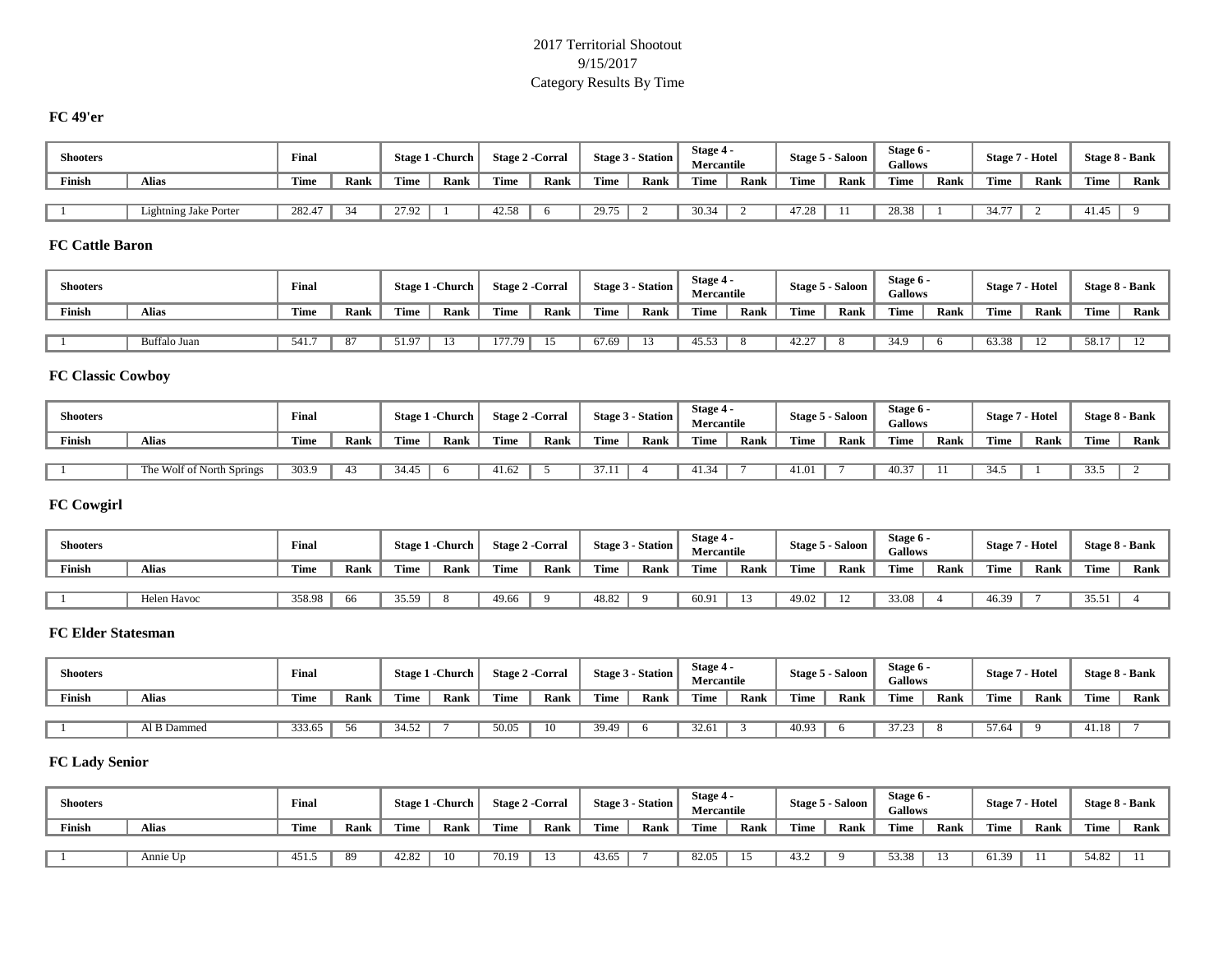#### **FC Senior Duelist**

| <b>Shooters</b> |                   | Final  |      |             | Stage 1 - Church |      | Stage 2 - Corral |       | Stage 3 - Station | Stage 4 -<br>Mercantile |      |             | Stage 5 - Saloon | Stage 6 -<br><b>Gallows</b> |      | Stage 7     | ' - Hotel |       | Stage 8 - Bank |
|-----------------|-------------------|--------|------|-------------|------------------|------|------------------|-------|-------------------|-------------------------|------|-------------|------------------|-----------------------------|------|-------------|-----------|-------|----------------|
| Finish          | Alias             | Time   | Rank | <b>Time</b> | Rank             | Time | Rank             | Time  | Rank              | <b>Time</b>             | Rank | <b>Time</b> | Rank             | Time                        | Rank | <b>Time</b> | Rank      | Time  | Rank           |
|                 |                   |        |      |             |                  |      |                  |       |                   |                         |      |             |                  |                             |      |             |           |       |                |
|                 | Elk Ridge Sheriff | 303.91 | 40   | 32.62       |                  | 46.1 |                  | 39.03 |                   | 36.81                   |      | 38.85       |                  | 30.65                       |      | 38.52       |           | 41.32 |                |

# **FC Senior Gunfighter**

| <b>Shooters</b> |             | Final  |         |       | <b>Stage 1 - Church</b> | Stage 2 - Corral |      |             | Stage 3 - Station | Stage 4 -<br><b>Mercantile</b> |      |       | Stage 5 - Saloon | Stage 6 -<br><b>Gallows</b> |      | <b>Stage 7 - Hotel</b> |      |             | Stage 8 - Bank |
|-----------------|-------------|--------|---------|-------|-------------------------|------------------|------|-------------|-------------------|--------------------------------|------|-------|------------------|-----------------------------|------|------------------------|------|-------------|----------------|
| Finish          | Alias       | Time   | Rank    | Time  | Rank                    | Time             | Rank | <b>Time</b> | Rank              | Time                           | Rank | Time  | Rank             | Time                        | Rank | Time                   | Rank | <b>Time</b> | Rank           |
|                 |             |        |         |       |                         |                  |      |             |                   |                                |      |       |                  |                             |      |                        |      |             |                |
|                 | Long Walker | 268.89 | つつ<br>∸ | 32.14 |                         | 36.67            |      | 30.32       |                   | 33.1                           |      | 34.66 |                  | 28.59                       |      | 41.76                  |      | 31.65       |                |

# **FC Wrangler**

| <b>Shooters</b> |                       | Final  |      |      | Stage 1 - Church |       | <b>Stage 2 -Corral</b> |       | Stage 3 - Station | Stage 4 -<br><b>Mercantile</b> |      |       | <b>Stage 5 - Saloon</b> | Stage 6 -<br><b>Gallows</b> |      | <b>Stage 7 - Hotel</b> |      |       | Stage 8 - Bank |
|-----------------|-----------------------|--------|------|------|------------------|-------|------------------------|-------|-------------------|--------------------------------|------|-------|-------------------------|-----------------------------|------|------------------------|------|-------|----------------|
| Finish          | Alias                 | Time   | Rank | Time | Rank             | Time  | Rank                   | Time  | Rank              | Time                           | Rank | Time  | Rank                    | Time                        | Rank | Time                   | Rank | Time  | Rank           |
|                 |                       |        |      |      |                  |       |                        |       |                   |                                |      |       |                         |                             |      |                        |      |       |                |
|                 | Marshal John Morrison | 250.22 | 22   | 28.4 |                  | 27.14 |                        | 23.93 |                   | 27.28                          |      | 25.83 |                         | 34.73                       |      | 47.9                   |      | 35.01 |                |

#### **FM Cattle Baron**

| <b>Shooters</b> |                 | Final  |      |       | Stage 1 - Church |      | <b>Stage 2 - Corral</b> |       | Stage 3 - Station | Stage 4 -<br><b>Mercantile</b> |      |       | Stage 5 - Saloon | Stage 6 -<br><b>Gallows</b> |      | Stage 7 | - Hotel |       | Stage 8 - Bank |
|-----------------|-----------------|--------|------|-------|------------------|------|-------------------------|-------|-------------------|--------------------------------|------|-------|------------------|-----------------------------|------|---------|---------|-------|----------------|
| Finish          | <b>Alias</b>    | Time   | Rank | Time  | Rank             | Time | Rank                    | Time  | Rank              | Time                           | Rank | Time  | Rank             | Time                        | Rank | Time    | Rank    | Time  | Rank           |
|                 |                 |        |      |       |                  |      |                         |       |                   |                                |      |       |                  |                             |      |         |         |       |                |
|                 | $\sim$<br>Gimpy | 533.44 | 104  | 61.31 |                  | 69.2 |                         | 59.16 |                   | 55.83                          |      | 59.82 |                  | 84.13                       |      | 85.1    | 14      | 58.88 |                |

# **Frontier Cartridge**

| <b>Shooters</b> |                 | Final  |      |       | Stage 1 - Church | <b>Stage 2 - Corral</b> |      |       | Stage 3 - Station | Stage 4 -<br><b>Mercantile</b> |      |       | <b>Stage 5 - Saloon</b> | Stage 6 -<br><b>Gallows</b> |      |       | <b>Stage 7 - Hotel</b> |       | Stage 8 - Bank |
|-----------------|-----------------|--------|------|-------|------------------|-------------------------|------|-------|-------------------|--------------------------------|------|-------|-------------------------|-----------------------------|------|-------|------------------------|-------|----------------|
| Finish          | Alias           | Time   | Rank | Time  | Rank             | Time                    | Rank | Time  | Rank              | Time                           | Rank | Time  | Rank                    | Time                        | Rank | Time  | Rank                   | Time  | Rank           |
|                 |                 |        |      |       |                  |                         |      |       |                   |                                |      |       |                         |                             |      |       |                        |       |                |
|                 | Crackshot Craig | 324.09 | 53   | 33.49 |                  | 41.55                   |      | 49.69 | 10                | 38.4                           |      | 43.64 | 10                      | 39.3                        |      | 38.13 |                        | 39.91 |                |
|                 | Old Fashioned   | 650.54 | 116  | 80.52 |                  | 108.63                  |      | 77.21 |                   | 67.16                          |      | 76.64 |                         | 77.29                       |      | 89.37 | 15                     | 73.72 |                |

#### **Frontiersman**

| <b>Shooters</b> |                   | Final  |      |       | Stage 1 - Church | <b>Stage 2 - Corral</b> |      |               | Stage 3 - Station | Stage 4 -<br>Mercantile |      |       | Stage 5 - Saloon | Stage 6 -<br><b>Gallows</b> |      | <b>Stage</b> | Hotel |       | <b>Stage 8 - Bank</b> |
|-----------------|-------------------|--------|------|-------|------------------|-------------------------|------|---------------|-------------------|-------------------------|------|-------|------------------|-----------------------------|------|--------------|-------|-------|-----------------------|
| Finish          | Alias             | Time   | Rank | Time  | Rank             | Time                    | Rank | Time          | Rank              | Time                    | Rank | Time  | Rank             | Time                        | Rank | Time         | Rank  | Time  | Rank                  |
|                 |                   |        |      |       |                  |                         |      |               |                   |                         |      |       |                  |                             |      |              |       |       |                       |
|                 | Marshall Mackenna | 462.29 | 98   | 47.95 |                  | 56.05                   |      | $\sim$<br>∴∠ت |                   | 51.85                   | 10   | 60.92 |                  | 48.36                       |      | 70.18        | 13    | 64.69 |                       |